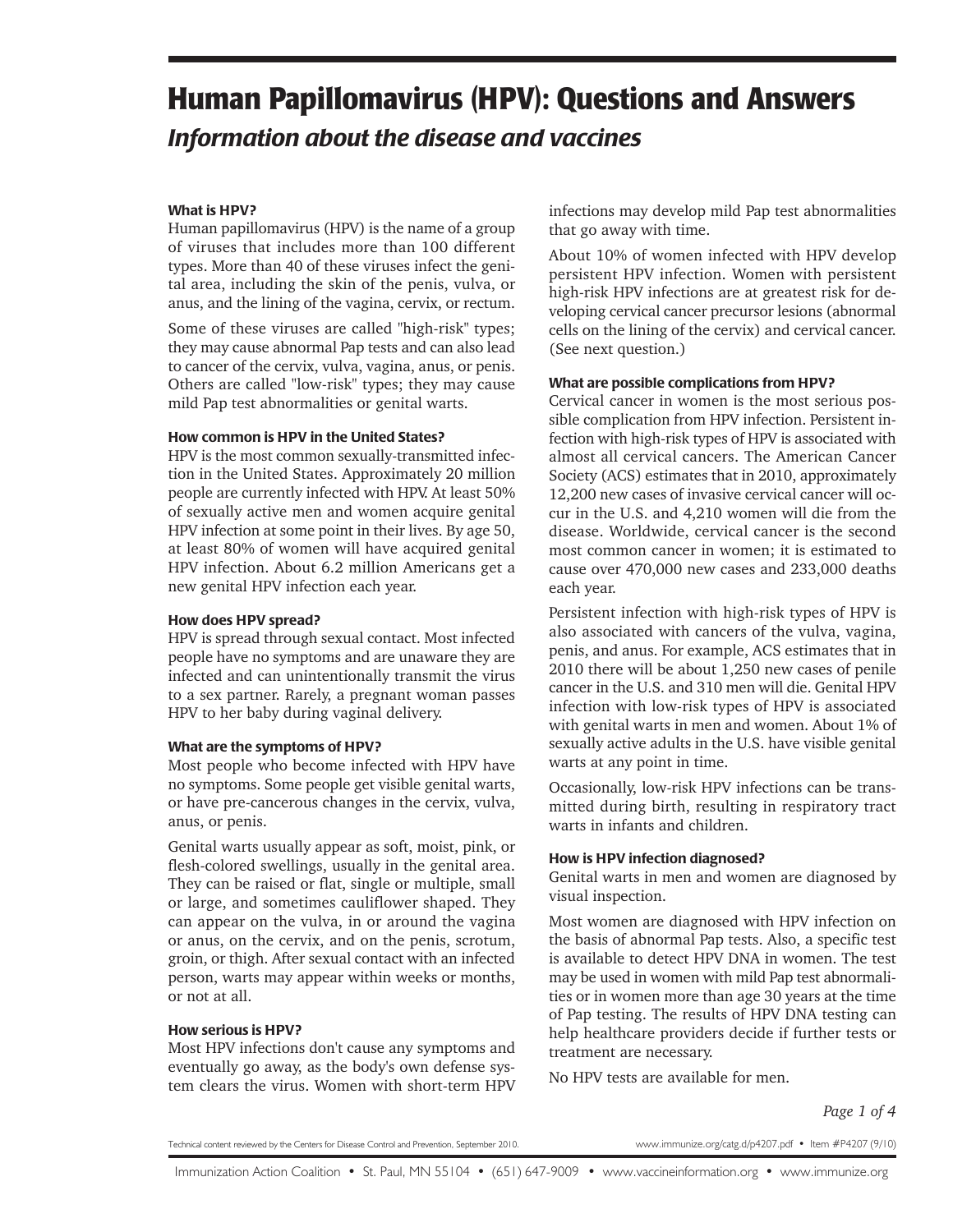#### Can genital HPV infection be cured?

There is no "cure" for HPV infection, although the infection usually goes away on its own. Approximately 90% of women with HPV infection become HPVnegative within two years. However, it is possible that the virus remains in a "sleeping" state and could be reactivated years later.

There are treatments for the health problems that HPV can cause, such as genital warts, cervical cell changes, and cancers of the cervix, vulva, vagina, and anus.

Visible genital warts can be removed by medications the patient applies, or by treatments performed by a healthcare provider. No one treatment is best. Warts might return, especially in the first 3 months after treatment. It is not known whether treatment of genital warts will reduce the chance of passing the virus on to a sex partner. If left untreated, genital warts may go away, remain unchanged, or increase in size or number.

#### How can people reduce their risk for acquiring genital HPV infection?

The surest way to eliminate risk for genital HPV infection is to refrain from any genital contact with another individual.

For people who are sexually active, a long-term, mutually monogamous relationship with an uninfected partner is the strategy most likely to prevent future genital HPV infections. However, it is difficult to determine whether a partner who has been sexually active with another partner in the past is currently infected.

For those who are sexually active and who are not in long-term mutually monogamous relationships, reducing the number of sexual partners and choosing a partner less likely to be infected may reduce the risk of genital HPV infection. Partners less likely to be infected include those who have had no or few prior sex partners.

It is not known how much protection condoms provide against HPV, since areas that are not covered by a condom can be exposed to the virus. However, condoms may reduce the risk of genital warts and cervical cancer. People can also reduce their risk by getting vaccinated with HPV vaccine.

## When were the HPV vaccines licensed?

On June 8, 2006, the Food and Drug Administration (FDA) licensed the first vaccine developed to prevent cervical cancer and other diseases in females caused by certain types of genital human papillomavirus (HPV). The vaccine, Gardasil (by Merck), protects against four HPV types—6, 11, 16, 18. On October 16, 2009, a second HPV vaccine was licensed (Cervarix by GlaxoSmithKline) that protects against two types of HPV viruses—types 16 and 18. About 70% of cervical cancers are caused by HPV types 16 and 18; 90% of anogenital warts are associated with HPV types 6 and 11.

## What kind of vaccine is it?

HPV vaccine is an inactivated (not live) vaccine.

#### How is this vaccine given?

This vaccine is given as a shot in the muscle.

#### Who should get this vaccine?

In June 2006, the CDC's Advisory Committee on Immunization Practices (ACIP) voted to recommend routine vaccination of girls age 11–12 years, and that the vaccine may be given to girls as young as age 9 years. The vaccine was also recommended for females age 13–26 years who have not yet received or completed the vaccine series. In October of 2009, FDA licensed Merck's Gardasil vaccine for use in males ages 9 through 26 years for the prevention of genital warts caused by HPV types 6 and 11. CDC then recommended that Gardasil vaccine could be given to males to reduce their likelihood of acquiring genital warts.

#### How many doses are needed and on what schedule?

The schedule for both Gardasil and Cervarix consists of three injections over a six-month period. The second dose should be given one to two months after the first dose and the third dose should be given six months after the first dose. The vaccine can be administered at the same visit as other needed vaccines.

It is best if the vaccine is given before onset of sexual activity. However, people who are sexually active also may benefit from vaccination. People who have not been infected with any vaccine HPV type would receive the full benefit of vaccination and those who already have been infected with one or more HPV types would still get protection from the vaccine types they have not acquired. HPV vaccine can be given to females who have had an abnormal Pap test or genital warts. However, the vaccine will not have any helpful effect on existing Pap test abnormalities, HPV infection, or genital warts.

#### Why is HPV vaccine licensed for use in people as young as 9 years of age?

This is because the vaccine is most effective in young people who have not yet acquired any of the HPV types covered by the vaccine so that they will receive the full benefits of the vaccine.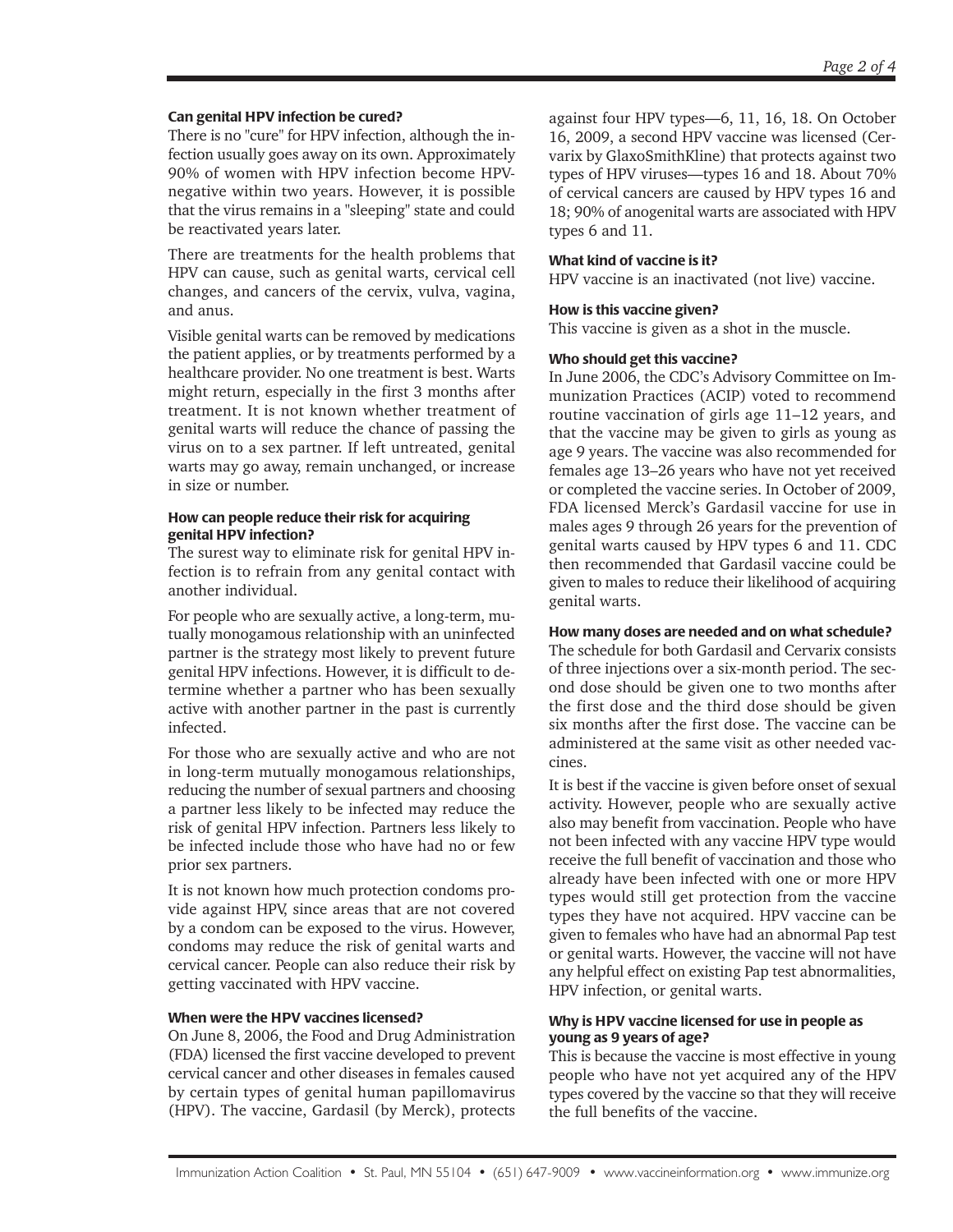#### Why are HPV vaccines not licensed for adults older than 26 years?

HPV vaccines have been widely tested in people age 9 through 26 years. Research on the vaccine's safety and efficacy began later in older people. The FDA will consider licensing the vaccines for older people when there is research to show that it is safe and effective for them.

## Should individuals be screened before getting vaccinated?

No. Girls/women do not need to get an HPV test or Pap test to find out if they should get the vaccine. An HPV test or a Pap test can tell that a woman may have HPV, but these tests cannot tell the specific HPV type(s) that a woman has. Even individuals with one HPV type could get protection from the other vaccine HPV types they have not yet acquired.

# How effective are the HPV vaccines?

Gardasil and Cervarix are highly effective in preventing infection with types of HPV they target. Studies have shown that both Gardasil and Cervarix prevent nearly 100 percent of the precancerous cervical cell changes caused by the types of HPV targeted by the vaccine for up to 4 years after vaccination among women who were not infected at the time of vaccination.

#### How long does vaccine protection last? Will a booster shot be needed?

The length of immunity is usually not known when a vaccine is first introduced. So far, studies have shown people to still be protected after five years. More research is being done to find out how long protection will last, and if a booster dose will eventually be needed.

## Who recommends HPV vaccine?

The Centers for Disease Control and Prevention (CDC), the American Academy of Pediatrics (AAP), and the American Academy of Family Physicians (AAFP) all recommend HPV vaccination in females. The vaccine is also recommended by the American Cancer Society for use in females ages 9 through 18 years. The CDC has recommended that Gardasil vaccine could be given to males to reduce their likelihood of acquiring genital warts.

## What side effects have been reported from HPV vaccine?

Mild problems may occur with HPV vaccine, including pain at the injection site, redness or swelling at injection site, mild or moderate fever, and itching at the injection site. These problems do not last long and go away on their own. Fainting has been reported among adolescents who receive HPV vaccine (and other recommended vaccines as well). It's best for the patient to sit during vaccine administration and then wait at the clinic for 15–20 minutes after getting vaccinated.

Like all vaccines, HPV vaccine will be monitored for more serious or unusual side effects.

# Can HPV vaccine cause HPV?

No. HPV vaccines are inactivated so they cannot cause disease-like symptoms or HPV disease.

#### We've heard stories in the media lately about severe reactions to HPV vaccine. Is there any substance to these stories?

No. While serious events, including death and Guillain-Barré syndrome, have been reported among women who had recently received HPV vaccine, CDC follow-up on these reports has not found that the events occurred more frequently among vaccinees than among the general population, and has detected no pattern that would indicate an association with the vaccine. You can find complete information on this and other vaccine safety issues at www.cdc.gov/ vaccinesafety.

#### Do women still need to get a Pap test if they've been vaccinated against HPV?

Yes! Women should continue to receive regular cervical cancer screening for three reasons. First, the vaccine does not provide protection against all types of HPV that cause cervical cancer. Second, women may not receive the full benefits of the vaccine if they do not complete the vaccine series. Third, women may not receive the full benefits of the vaccine if they receive the vaccine after they have already acquired HPV infection from one of the four types for which the vaccine is preventive.

In addition, vaccinated women should continue to practice protective sexual behaviors since the vaccine will not prevent all cases of genital warts or other sexually transmitted infections.

## Does the vaccine protect against all types of HPV?

No, although there are more than 100 types of human papillomaviruses, only four (HPV 6, 11, 16, and 18) are covered in the Gardasil vaccine and only two (HPV 16 and 18) are covered in the Cervarix vaccine. HPV 16 and 18, however, are responsible for 70% of cervical cancers; HPV 6 and 11 cause approximately 90% of genital warts. Because there will be 30% of cervical cancers not prevented by the vaccine, it